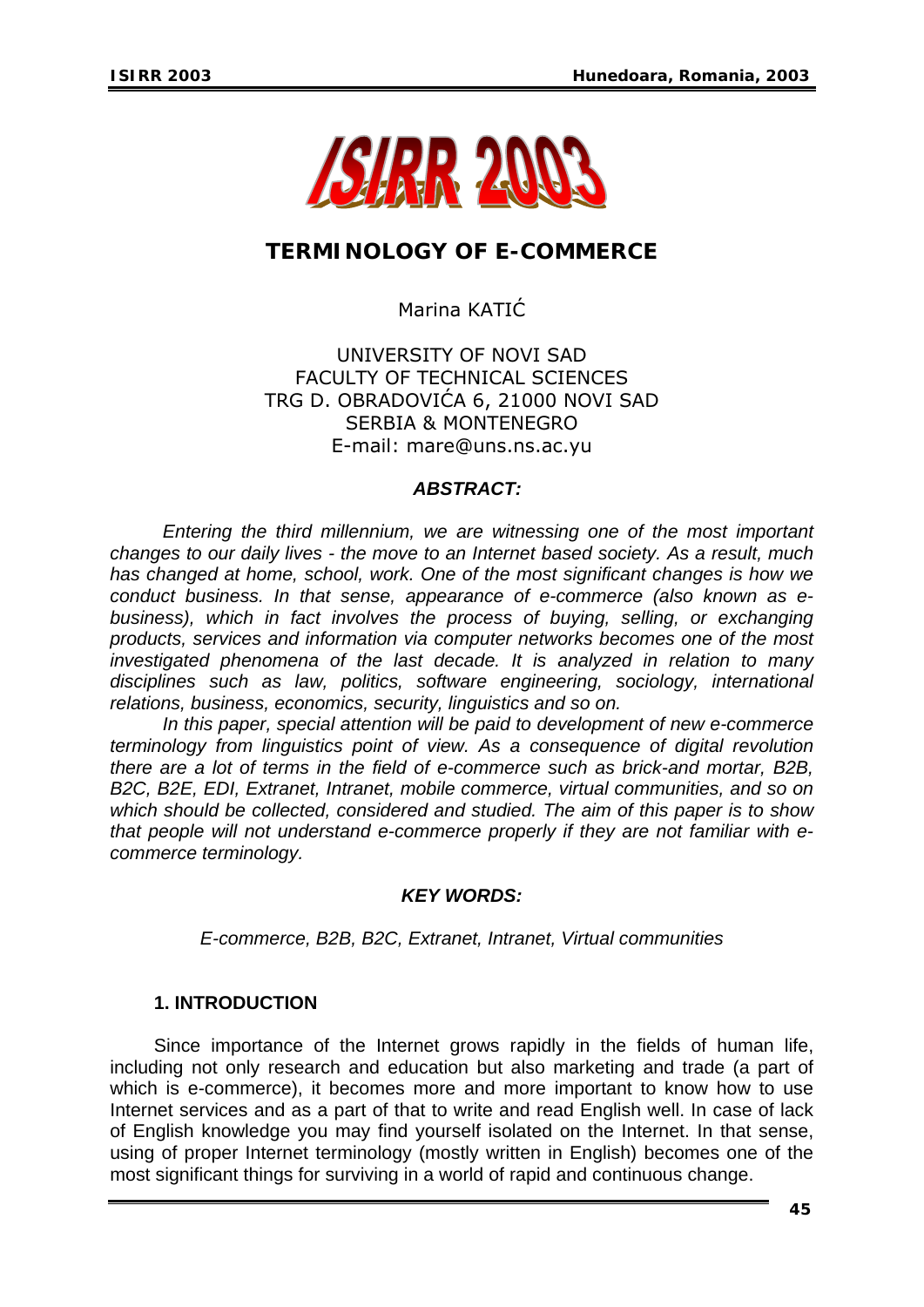#### **2. ENGLISH AS THE MAIN LANGUAGE ON THE INTERNET**

"Generally speaking, English is the universal language on the Internet, but it has no official status and it will never have." [1]. The main reasons for this status are the imperialism and economical and political importance of English speaking countries. Linguistically, English, as a national language is extremely unsuitable for international communication. There are several reasons for that. For example national languages exist in various dialects and forms, sometimes they are even mutually unintelligible, but the differences always make communication harder. A national language carries with it the history of the nation. Words and phrases have got in addition to their dictionary meanings, connotations, colors and associations. From international communication point of view it is a burden. Due to their long history national languages have historical relics and features, which make them illogical and irrational, such as grammatical gender or irregular forms. Moreover, being originally spoken language it lacks sufficient tools for expressing things in an exact, unambiguous manner. The need for such expression is immense, especially in the field of business and trade. Nevertheless, English remains universal language of Internet because no alternatives (like constructed language) have been promoted.

#### **3. ABOUT E-COMMERCE**

This digital revolution is believed to impact us as much as the Industrial Revolution did, or even more. The Internet usage is estimated to reach approximately a billion people in the near future. One of the reasons for this popularity lies in the fact that people are delighted with buying opportunities online offered by ecommerce. The convenience is overwhelming in many respects. People can shop on-line 24 hours a day, from almost any location, products and services availability is increasing and quick delivery is enabled. With e-commerce, each product that a company produces can be offered to everyone that can access ordering web site, or ordering line in the phone system. Without having to actually produce these products to keep shelved, companies will be able to lower production cost, preventing overproduction of products that they won't be able to sell.

Consequently the appearance of e-commerce, which actually refers to buying and selling of goods or services over the Internet, has become a social trend.

#### **4. E-COMMERCE KEY TERMS**

The terminology of e-commerce is defined so as to explain how the people name and classify transactions and activities being referred to by this area. The best explanation of the most important e-commerce terms and phrases is given in [2] where all definitions seem to be like a standard. In fact, it is an insight into the world of digital economy, based on digital technologies, including digital communication networks, computers, software and other related information technologies.

The interpretation of e-commerce key terms and their definitions will be the main task of this paper.

It is well known that electronic commerce can take several forms depending on the degree of digitalization of the product sold, the process and the delivery agent. Pure physical organizations (corporations) are referred to as **brick-and-mortar** or old economy organizations, whereas pure EC organizations are considered **pure online**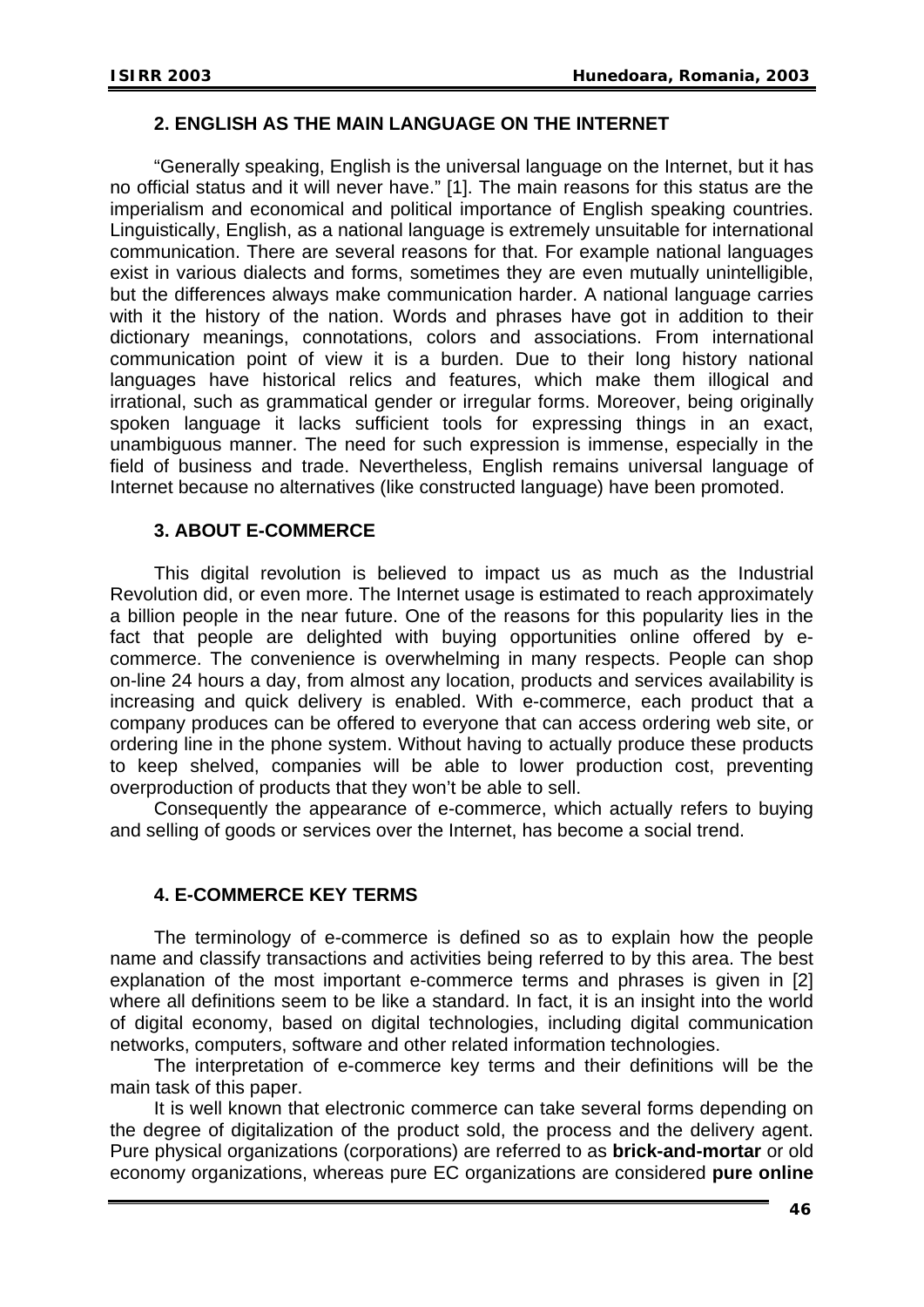**virtual organizations**. **Click –and-mortar** organizations are those that conduct some e-commerce activities, yet their primary business is done in the physical word.

EC can be classified by the nature of the transaction or relationship among participants. The following types of EC are distinguished:

- **(B2B) Business–to–business:** All of the participants in business-to business e-commerce are businesses or other organizations. Today most EC is B2B.
- **(B2C) Business-to-consumer:** It includes retail transactions from business to individual shoppers. This EC is also called **e-tailing**
- **(B2B2C) Business-to-business-to-consumer:** enables some product or service to a client business. The client business maintains its own customers to whom the product or service is provided.
- **(C2B) Consumer-to-business:** This category involves individuals, who use the Internet to sell products or services to organizations, as well as individuals who seek sellers to bid on products or services they need.
- **(C2C) Consumer-to consumer:** In this category consumers sell directly to other consumers. . The best examples are individuals who are selling residential property, cars and so on in online classified ads. It also includes advertisement of personal services over the Internet and the selling of knowledge and expertise online. A special type of C2C is where people exchange music, videos, software and other digitizable goods electronically using a peer-to-peer (P2P).
- **(M-commerce) Mobile commerce:** Operations of this category involve transactions conducted in a wireless environment. M-commerce transactions targeted to individuals in specific locations in specific times are called location commerce (l-commerce).
- **Intrabusiness (organizational) EC:** This category includes all internal organizational activities that involve the exchange of goods, services or information among various units and individuals in that organization. Intrabusiness EC is usually performed on intranets.
- **(B2E) Business-to-employees:** This category is a subset of intra-business activities in which the organization deliveries services, information, or products to individual employees.
- **(C-commerce) Collaborative commerce:** It is applied when individuals or groups communicate online. For example, business partners may jointly forecast market demand.
- **Non-business EC:** There are a lot of non-business institutions such as academic institutions, not-for-profit organizations, religious organizations, social organizations and government agencies using EC to reduce their expenses or to improve their general operations and customer service.
- **E-government: (G2C) Government to citizens and to others:** In egovernment EC, a government entity buys or provides goods, services or information to businesses or individual citizens.
- **(E2E) Exchange–to-exchange:** This category describes a public electronic market with many buyers and sellers. In fact, it is a formal system that connects exchanges.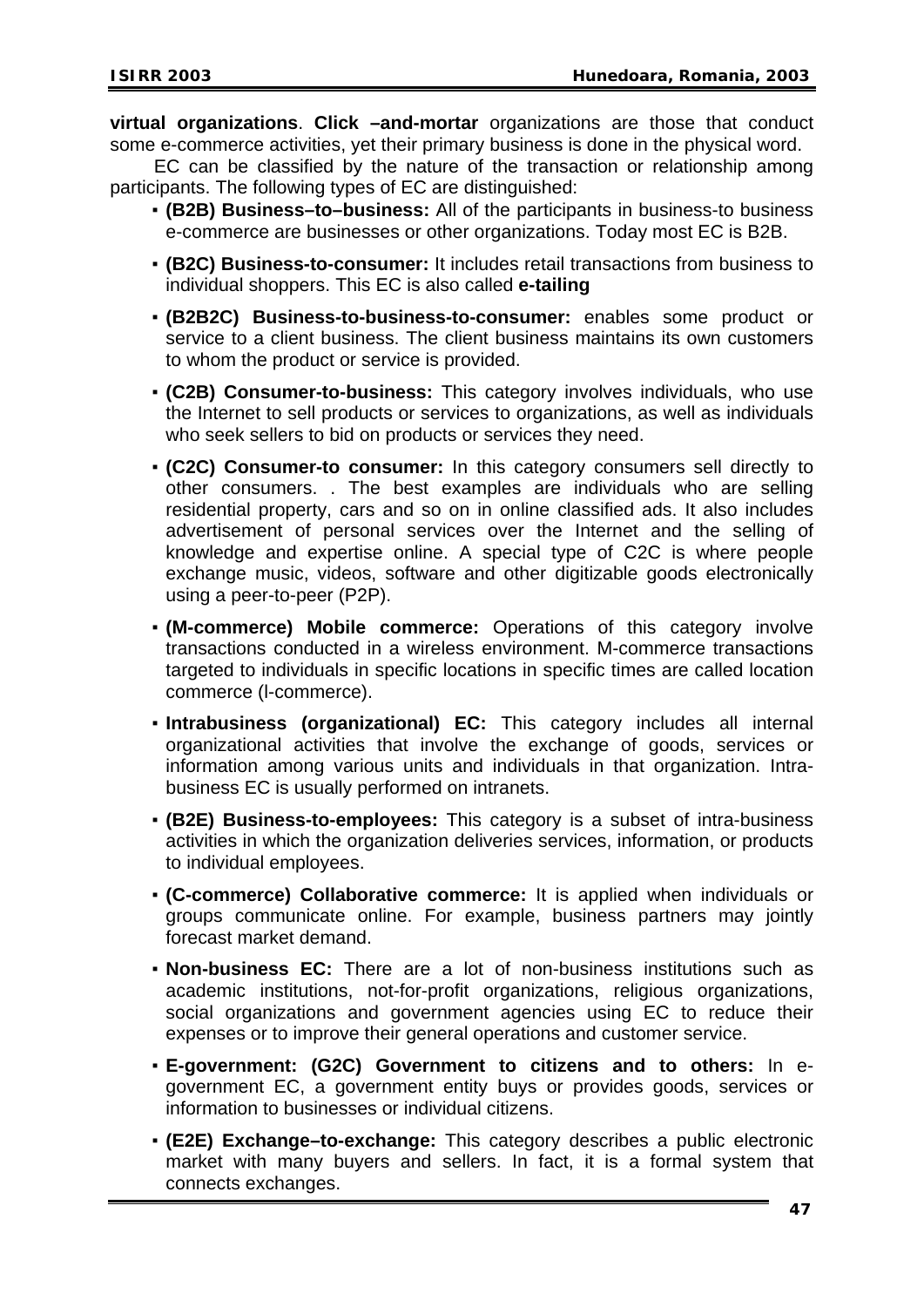There are also a lot of new terms in the field of payments online. The overwhelming majority of Web payments (B2C payments) are made with **payment cards** (usually credit cards,) not with digital cash. One innovation in online credit cards is a **virtual credit card**. It is an e-payment system in which a credit card issuer gives out a special transaction number that can be used online in place of regular credit card numbers. **Purchasing cards** are used for B2B.They are special-purpose payment cards issued to a company's employees to be used solely for purchasing non-strategic materials and services up to a present dollar limit. **Smart cards** look like plastic payment card but they are distinguished by the presence of an embedded microchip that enables predefined operations or the addition, deletion or manipulation of information on the card. Smart cards can be categorized by the way in which data are downloaded and read from the card. There are two major types of smart cards. The first type is a **contact card**. That is a smart card containing a small gold plate on the face that when inserted in a smart-card reader makes contact and so passes data to and from the embedded microchip. The second type is the **contact less (proximity) card**, which is fact a smart card with an embedded antenna, by means of which data and applications are passed to and from a card reader unit or other device.

**Electronic payments (e-payments)** are another payment option. In fact it is a transfer of payment from one person or party to another person or party over a network without face to-face-interaction. They are used as alternatives to credit cards when small amounts are in question and they are grouped into four categories:

- **e-cash and micro payments,**
- **stored value cards,**
- **e-loyalty and rewards programs, and**
- **person-to-person (P2P) payments.**

**E-cash** is the digital equivalent of paper currency and coins, which enables secure and anonymous purchase of low-priced items.

**Micro payments** are small payments, usually under \$10.

**Stored-value cards** involve **visa cash** (sponsored by Visa) and **mondex**  (sponsored by Mondex, a subsidiary of MasterCard), which are designed to handle small purchases or micro payments.

**E-loyalty and rewards programs** are used to generate repeat business. The currency used by loyalty programs is electronic script. It is a form of electronic money, issued by a third party as a part of loyalty program. Consumers at participating stores can use it.

**Person-to-person payments** involve one of the newest and fastest-growing epayment schemes, enabling the transfer of funds between two individuals.

**Intranet** is an internal corporate or government network that uses Internet tools, such as Web browsers and Internet protocols.

**Extranet** is a network that uses the Internet to link multiple intranets.

**Virtual communities** involve groups of individuals linked on the Internet.

The ability to define terminology reduces ambiguity, improves consistency and makes e-commerce operations more precise. In order to get the most qualitative terminology it is necessary to be aware of the interdisciplinary nature of of EC.

After brief overview of EC infrastructure it can be observed that EC is based on several different disciplines, which are mutually interrelated (Fig.1) [3].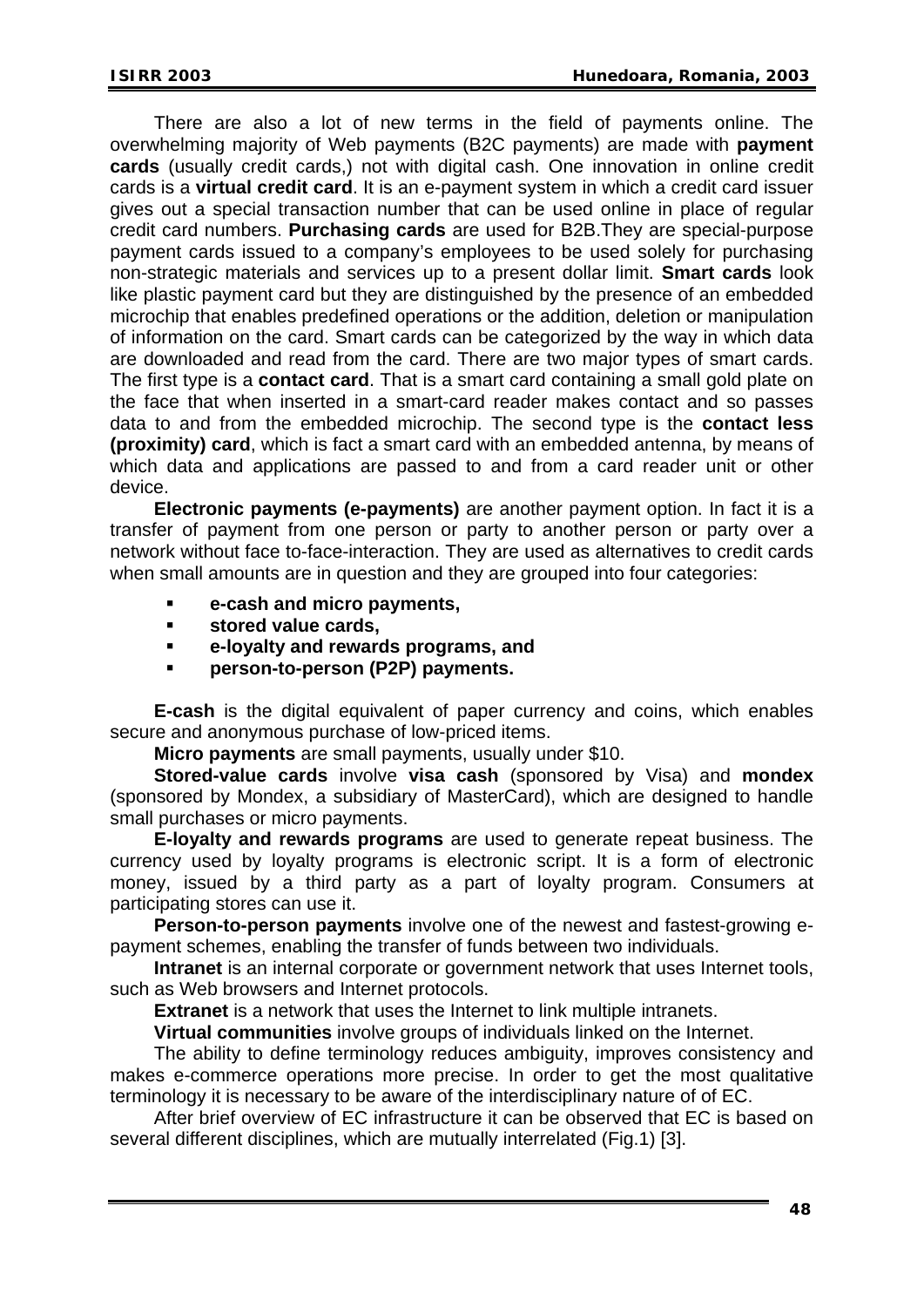

*Fig.1 – The interrelated disciplines of EC [3].* 

For example, economists are needed to understand the myriad of marketplace and financial considerations that shape the business environment. Social scientists are needed to understand the behaviors of consumers and organizational entities competing in the new economy. Computer scientists, information technology specialists are needed to understand the electronic and informational linkages among the infrastructures. Linguistics as a science is necessary to take into account the interdisciplinary nature of e-commerce and find appropriate solutions for rather complex terminology, which requires continuous updating and unambiguous identification of entities.

Consequently, terminology of e-commerce must provide business transactions without ambiguity and uncertainty, which are not desired from legal, commercial consumer and information technology perspectives.

## **5. CONCLUSION**

As the universal language on the Internet, English has a leading role in the usage of e-commerce, which rapidly developed thanks to development of new technologies. **Naturally, along with new technologies comes new terminology,** which involves terminologists<sup>7</sup> adaptation to the new technological environment. Consequently systematic approach to Internet terminology will have to be developed, bringing to light the underlying linguistic nature of terminology as well as socioterminological aspects.